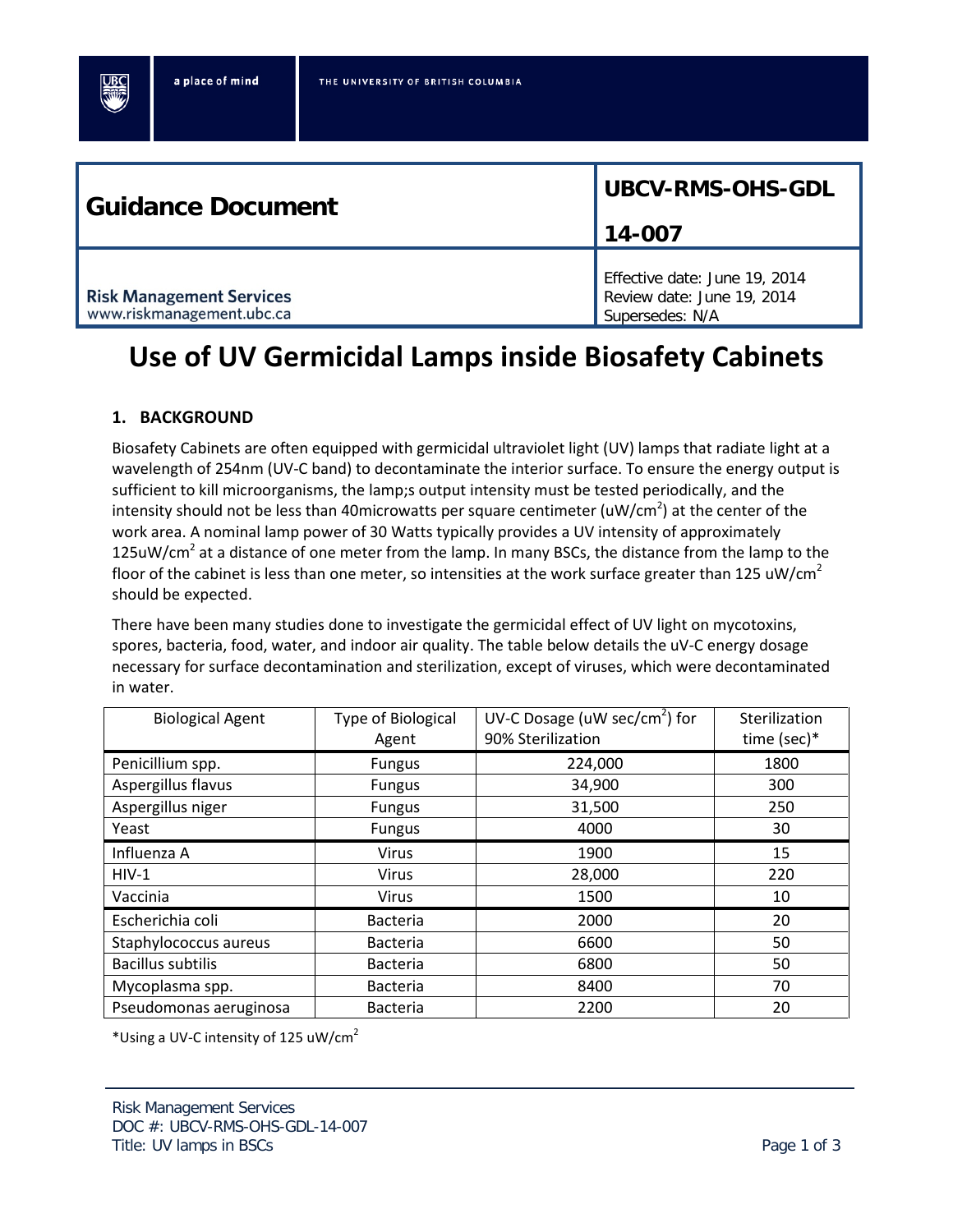For a more exhaustive listing please refer to the following ebook that is available through the UBC Library:

## *Ultraviolet Germicidal Irradiation Handbook: UVGI for Air and Surface Disinfection*

By Kowalski, Wladyslaw Jan

## **2. LIMITATIONS**

It should be noted that UV lamps installed inside BSCs have limitations that all researchers and users should know about before relying on them for protection against contamination and exposure to personnel. Low pressure mercury vapor lamps, usually supplied with BSCs, emit germicidal radiation at a wavelength of 254nm for about 6000 hours. After this time, the lamp does not produce enough radiation, even though it appears to be functioning properly.

In addition, **UV intensity is greatly limited by the following factors:**

- **Penetration** UV light has limited penetrative ability. The presence of dust or any other particles on the lamp or in the path of UV radiation impedes its penetrative ability. In addition, material inside the cabinet while UV is still on will block UV radiation from contacting the surface by shading. If a sliding sash is present, it should be closed while the UV light is in operation. Regular cleanliness is necessary to ensure the effectiveness of the lamp.
- **Relative Humidity** the germicidal effects drop significantly above 70% relative humidity.
- **Temperature and Air Movement** Lamp cooling under airflow (such as inside a BSC) can also lower UV output, thus care should be taken to shield lamps from direct airflow via parabolic reflector.
- **Age** UV germicidal lights inside BSCs for decontamination should be checked because UV bulbs may continue to burn without emitting effective radiation. UV lamps should be replaced when they emit 70% or less of their rated initial output. UV lamps installed inside BSCs must be replaced when the 254nm UV irradiation intensity on the work tray surface of the cabinets is less than 40 uW/cm<sup>2</sup>.
- **Cleanliness** UV lamps should be cleaned often. UV lamps require annual replacement and scheduled cleaning to ensure its effectiveness. The lifetime of germicidal UV bulbs varies depending on design. Also the material that the bulb is made of can absorb some of the germicidal rays. Lamps should be turned off and wiped with a soft pad moistened with alcohol. Cleansing is the responsibility of the personnel in charge of the laboratory.

## **3. PRECAUTIONS WHEN USING UV LIGHT**

Below are various controls and person protection that are to be implemented wherever possible to minimize exposure and mitigate the risks associated with germicidal lamps inside BSCs.